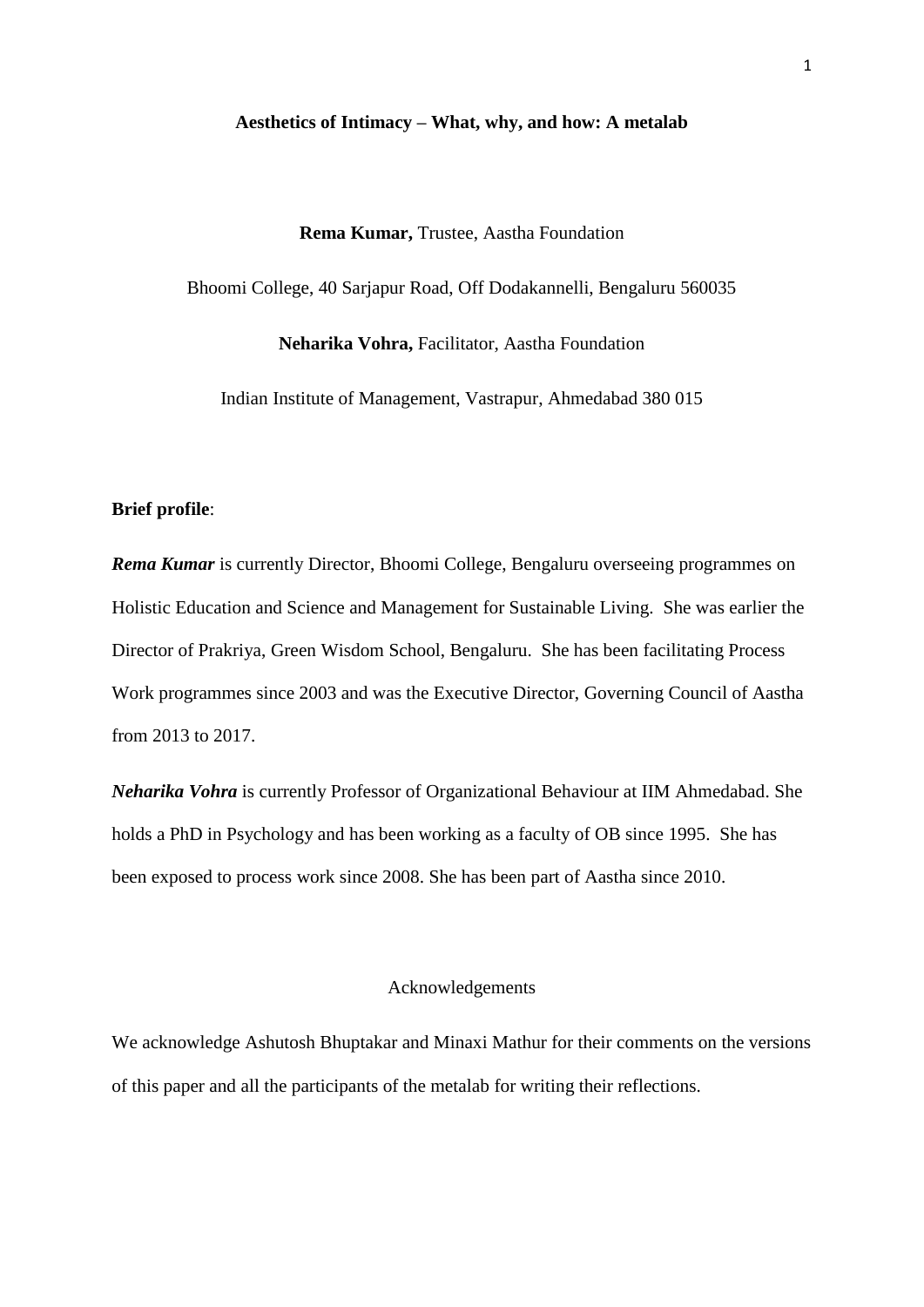#### **Aesthetics of Intimacy – What, why, and how: A metalab**

## Abstract

A metalab on the theme of *'Aesthetics of Intimacy'* under the auspices of Aastha Foundation for Human Learning and Growth held in March 2018 is described. A metalab is a process lab for people who have either completed internship in process work or have completed at least two phases of internship. The methodology comprises both interpersonal and intrapersonal exploration in the phenomenological mode and uncovering the conceptual basis of the theme.

The conceptual framework for intimacy was based on the cognitive and emotive dimensions of personal, social and cultural meanings of intimacy, sexuality and gender relations. These were explored using a mix of personal sharing, with the help of mythology, symbols, films and art forms like dance. Participants were invited to look at the whole journey of life from a perspective of intimacy. During the course of the five day metalab, participants revisited troublesome memories and also traversed the domain of human desire, fantasies, fears, hopes and dreams. The exploration of intimacy got participants in touch with the primal energy that lead to a feeling of rejuvenation.

The importance of the theme, conceptual basis of intimacy, design of the program, and responses of the participants is described in the paper.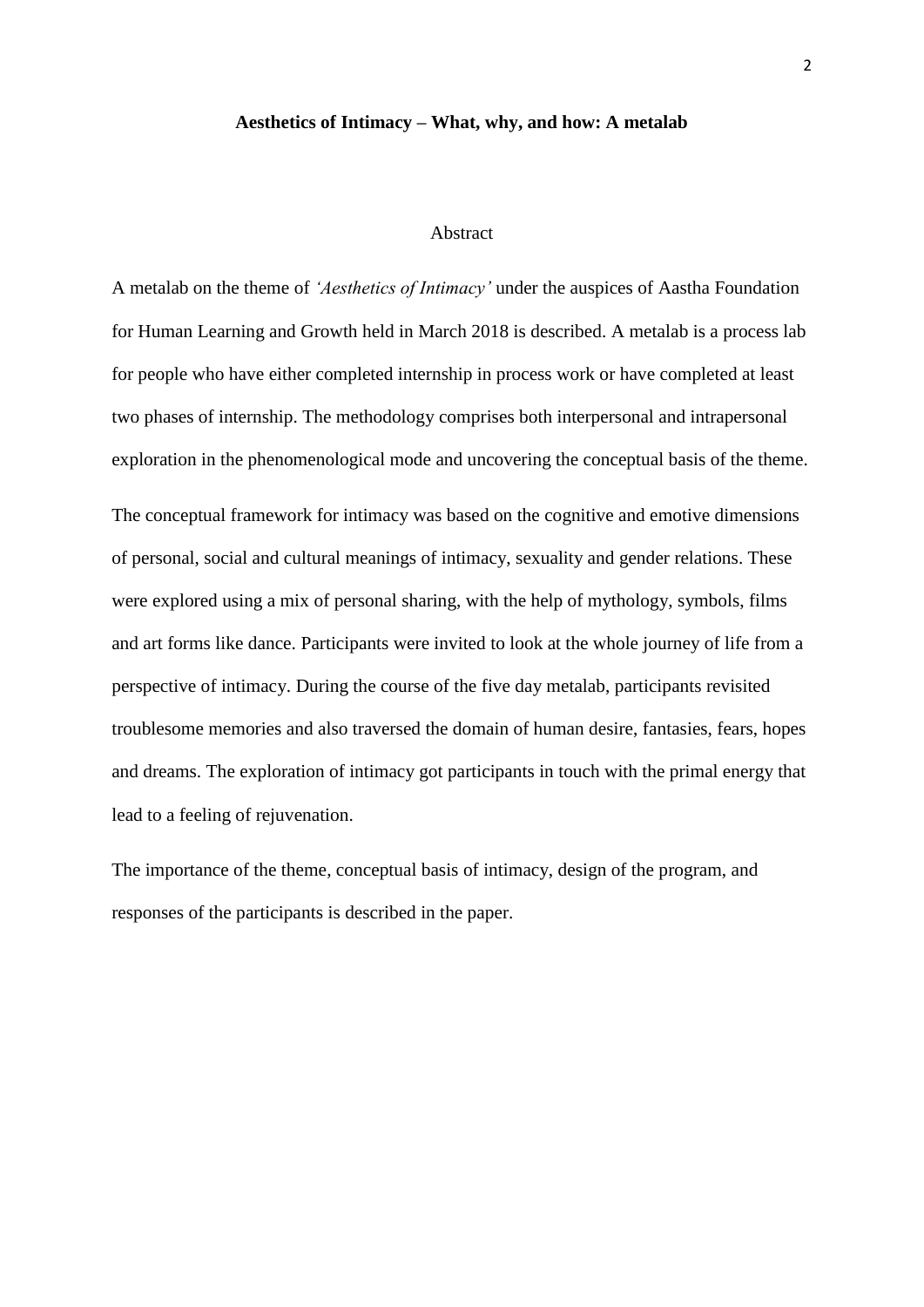#### **Aesthetics of Intimacy - Why, What and How: A Metalab**

## **Introduction**

Process labs are marked by a lot of good feeling and euphoria towards the end. The lines from an old Hindi song could not apply better-"*kal tak jo anjane they janmon key meet hain*". Both as a participant and a facilitator in a process lab we have all marvelled and wondered at the warmth that exudes from the participants at the end of the program. Even long standing couples or family members would envy the quality of interpersonal relationships that are formed after such a short interaction. One of the cornerstones of the emergence of such friendship is possibly the experience of emotional intimacy that participants feel during the course of the process lab.

Yet in the times we live, with an abundance of resources and technology we have made it possible to live alone. We can often take breaks and be by ourselves or we can live completely isolated. Safety need not be found in friends and family, alarms and remote sensing and connections to call rooms can make us physically safe. Owing to hectic schedules couples live together as strangers during weekdays. Children live unconnected to other siblings and parents within homes. Strangers and friends living far away seem to be people we are connecting with on an hourly basis. And these are people who can disconnect anytime they wish to and can put on any persona that they feel appropriate, giving the other infinite choices to do the same. Emotions need not be expressed and dealt with. Such interactions though rich in the number of transactions are bereft of closeness or intimacy. The current era we are living in makes it possible for our basic physical needs and wants to be met. It also allows for some psychological needs to be met especially the need for autonomy and control but does not provide for the need for affection and intimacy. It may not be untrue to say that there is large scale deprivation of involvement at both emotional openness and physical closeness in relationships.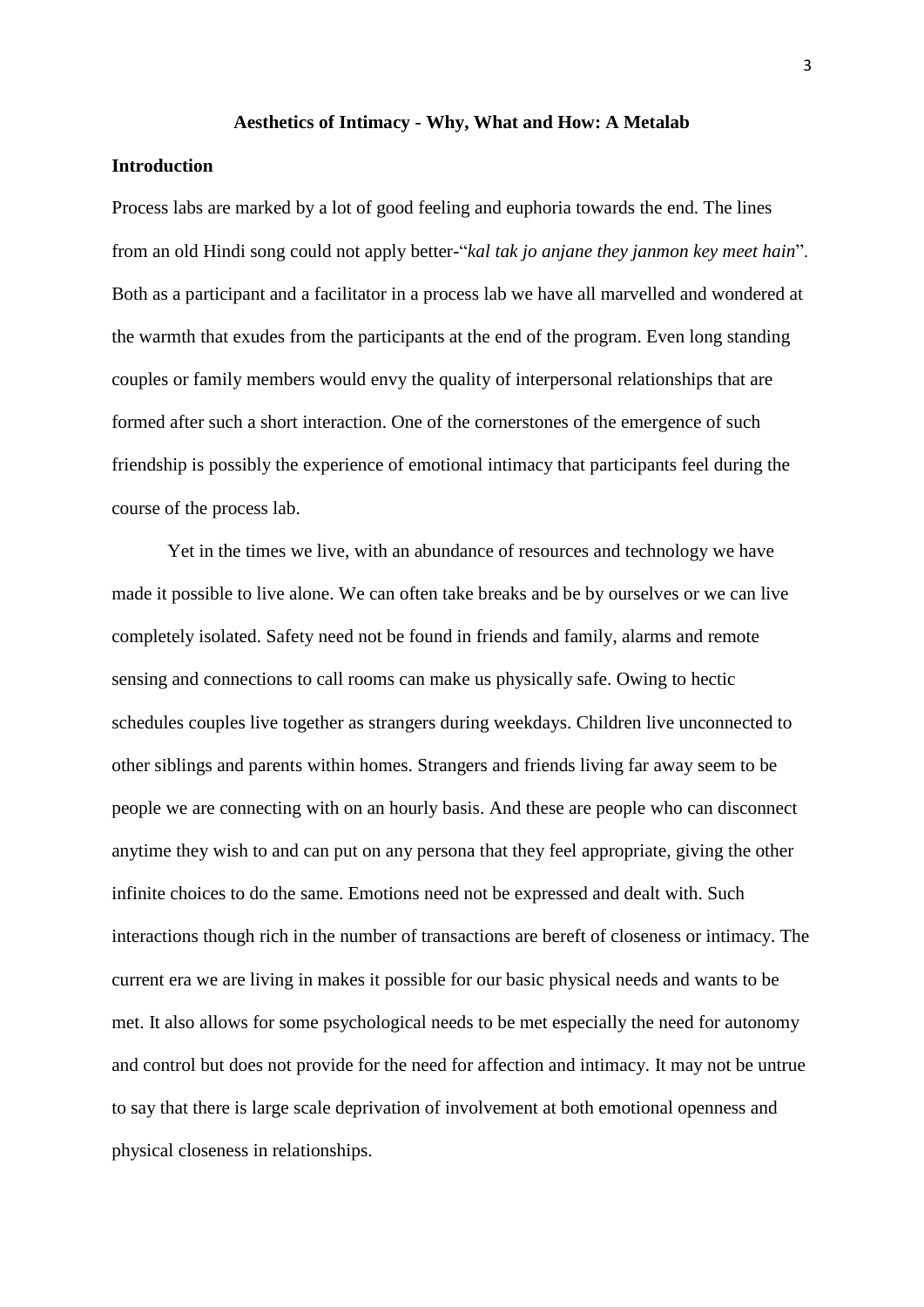The metalab on *Aesthetics of Intimacy* was designed to explore some of these questions.

The invitation for the metalab on Aesthetics of Intimacy read, *"The stories we don't tell, the questions we don't ask, hold in their silent depths the flowering of maturity and the beauty of the human spirit. Unpredictable as they are, they may bring up troublesome memories or remind us of those romantic sequences. The complex domain of human desire with all its fantasies, fears, hopes and dreams need to be explored in order to retain the inner vitality and soulfulness that intimacy can elicit in our lives. Here we experience life energy in its most vital and elemental form. This is central to our experience of care, affection, attraction and love."*

By design, a metalab is an invitation to uncover, to discover the philosophy of what it is to be human. In a metalab, a particular human process in the realm of inter or intra personal world is the central theme and participants engage in discovering deeper truths about that process by diving into their inner selves. While conceptual frameworks were used and formed the base in this metalab, the explorations had the threads of personal narratives, symbolic work through art, guided experiences, films, stories from myths, evocation through verse and dance, woven together. The use of the body, the heart and the mind simultaneously, enabled touching the depths and richness of both the emotive and the imaginative realm in our quest to deeply inquire into what it is to be human.

The paper is organized around five themes that emerged from the five days of the metalab. The themes helped us understand and get in touch with our authentic experience in the realm of intimacy. The exploration of feelings of fear, anger, pathos, happiness, love etc. was explored. In a group development journey, intimacy is experienced only after a group has normed and stormed and formed iteratively with risks taken in self disclosure, offering reflections/feedback, and experiencing interpersonal understanding and trust. The formation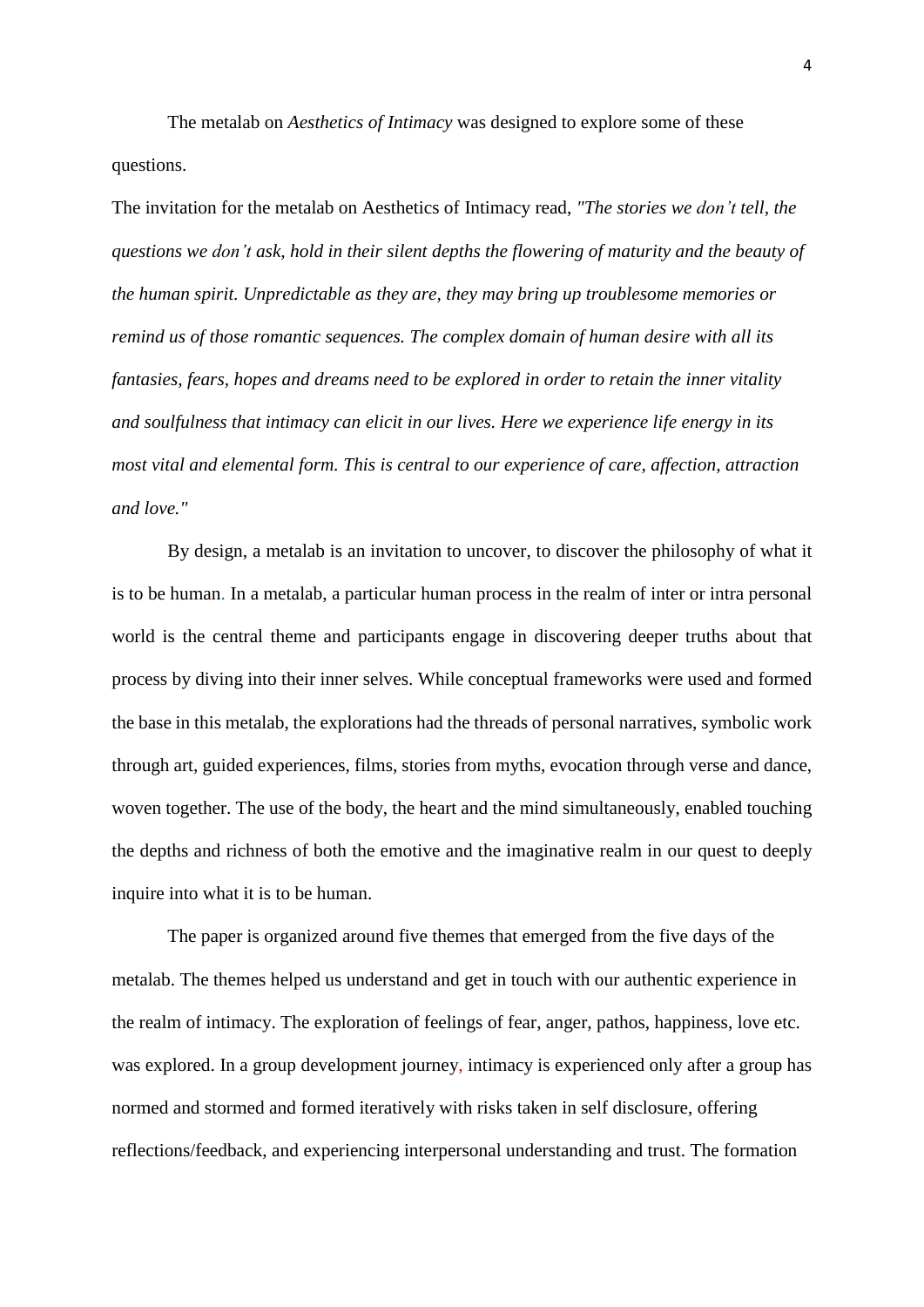of groups also is taken to the level of performance both as a result of development of emotional intimacy and also experience of warmth and intimacy as a consequence. The existing literature on intimacy either focuses on theories or sexual intimacy but very little is written on the evolution of emotional intimacy in the context of groups and relationships. And, this is what we - eight participants and two facilitators undertook, a journey into exploring the nuances of aesthetics of intimacy.

The tradition of process work practised at Aastha draws from phenomenology and existentialism. "At the core of this phenomenological paradigm lies the idea that it is important to understand the view or perspective of the human subject. The phenomenological inquirer attempts to make sense of the subject's 'lifeworld' how this subject experienced particularities in her 'lifeworld', how she felt about them, and how they conditioned a set response."(1) Through the lab the exploration for each one was to dip into her/his ways of being vis-a vis intimacy, reflect on what she has accepted as given and 'real' and what she needed to re-examine to free the spirit and feel alive. Also to commit to her m ost fundamental human need of expressing and relating freely, which a space of intimacy offers. The role of facilitators was to facilitate and enable this reflexivity, keep the focus on the macro theme while exploration of the inner selves continued for the participants, and review design elements in resonance with what was emerging in the group. The facilitators joined in with their sharing and working with themselves, while keeping the thread of exploration going.

The theme descriptions are interspersed with the description of the concept, methodology used, and also the experiences of the participants.

## *Intimacy is interpersonal and/or intrapersonal.*

The first theme that was explored was, what is intimacy? Intimacy is about feeling very close to another person. It is about being able to be fully vulnerable and knowing that the person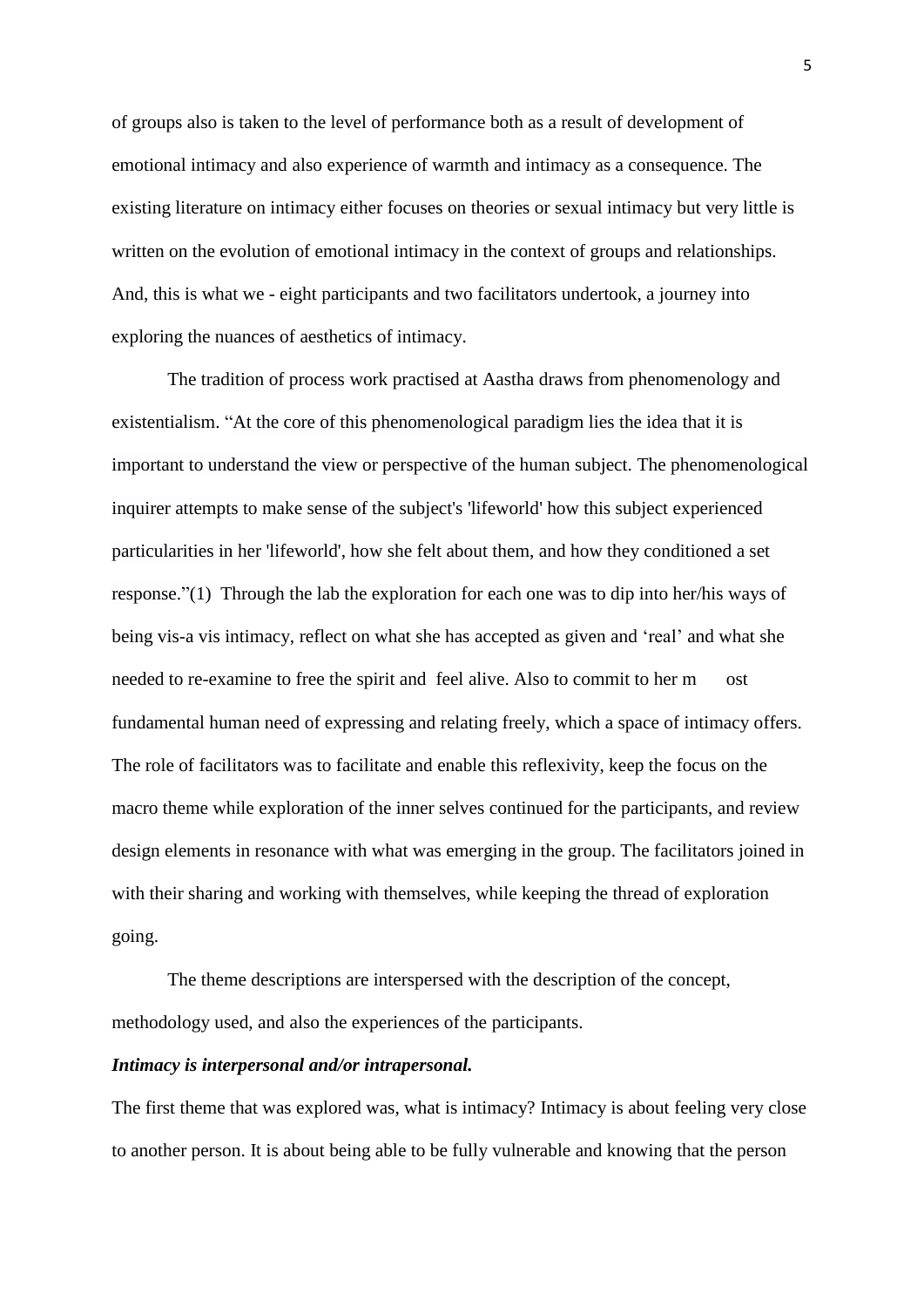will not take advantage. To be intimate is to trust fully. When we are intimate with someone we are able to share fully the experiences of the other. Being intimate is allowing the other person to see what makes one happy, sad, angry, and scared. Being intimate with the other is to be fully accepted and understood. Intimacy allows us to see the other person for who they are beyond the masks and the labels. Intimacy is when someone fully "gets you".

Erik Erikson in his theory of psychosocial development described intimate relationships as those characterized by closeness, honesty, and love.(2) Harry Reis, a social psychologist who works in the area of social intimacy, describes intimacy as "what most people want in their social life - it's what people search for". A wildlife reserve owner in South Africa shares in his book Elephant Whisperer how after months of calming wild elephants who he had adopted post their being treated badly by humans, the matriarch of the herd looked at him and raised her trunk and he felt that he had been seen, acknowledged, and accepted and they shared a moment of intimacy (3).

There were discussions of what intimacy is not. Intimacy is not with self. Even though to be intimate with the other, there is need for one to be comfortable with oneself and one's own beauty and foibles. By definition one can discover oneself, own oneself, love oneself but not be intimate with oneself. Intimacy requires the other. It is an emotional exchange. Several of the participants, being highly aware of the self, found this discussion enlightening. In the beginning there was the sense that intimacy can be with the self as well. Though there are overlaps between the universes of knowing oneself and sharing self with the other, they are also distinct. Erikson postulates that the preceding step to intimacy is love and acceptance of self. As individuals accept themselves more and more their ability to open themselves to another becomes easier. *"Through the Metalab, I acknowledged loss of self-assertion and validation. As soon as I acknowledged the loss, it revealed so many wishes and fears that*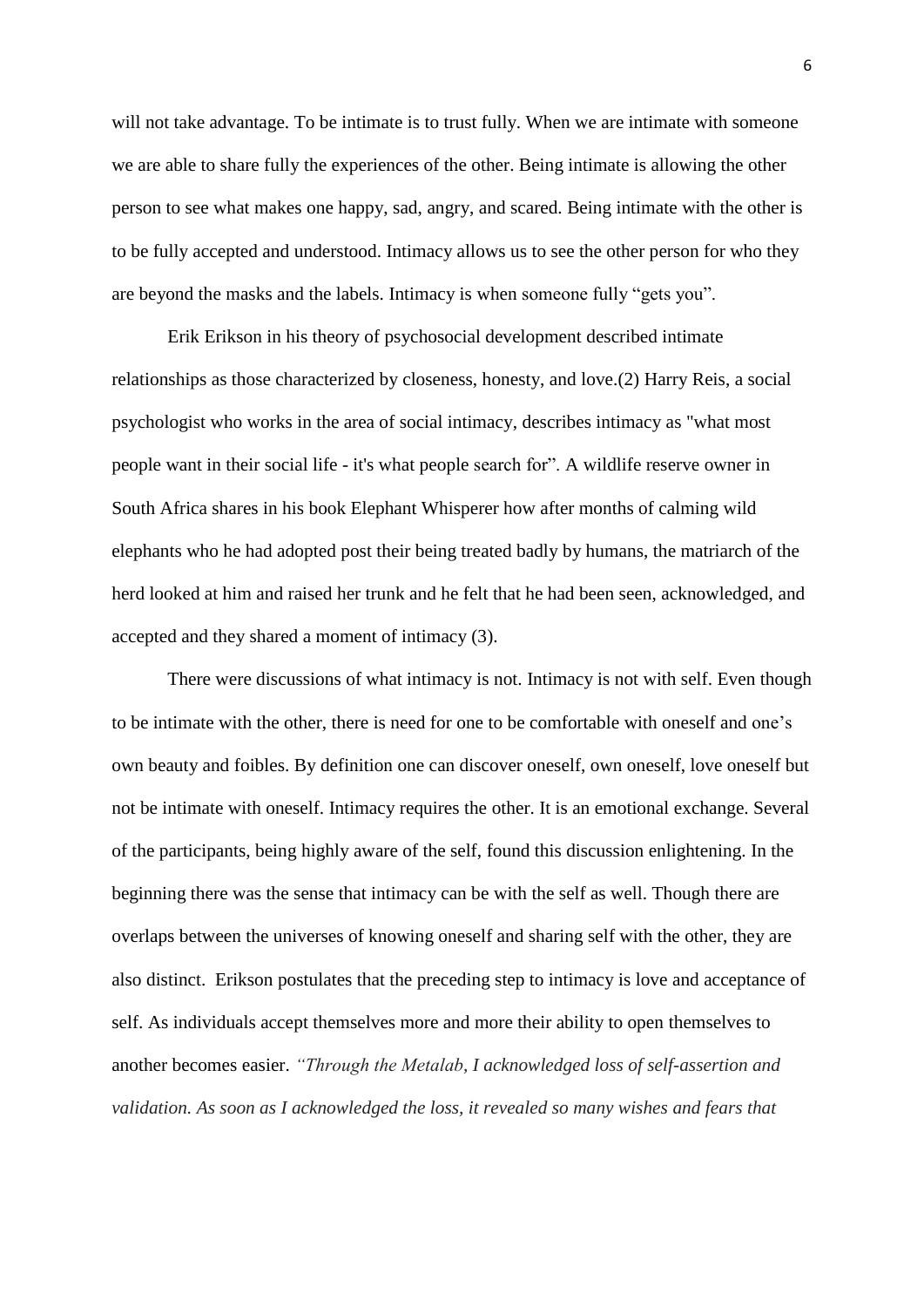*were so far hidden. Within the first hour it became clear that the journey was mine with myself. It was going to be about 'Bringing Me back to Myself'."*

However, the key question for a young adult in the psychosocial development stage is to answer - will I be loved or will I be alone? Being comfortable or uncomfortable with intimacy is impaired or helped by how we address/ resolve the above question. A participant describes, "*I felt that my lack of INTIMACY with my own self was a huge barrier and that as we worked on creating an art work during the workshop the words that came up spontaneously were –transient, uplifting, beheading, ecstasy and flowing – all pointing towards a flow that I had stopped for myself.*"

Similarly, Meera's love for Krishna also cannot be described as intimacy. It is not one-sided devotion. Intimacy is not complete surrender. It is not having spiritual connect with an image of the omnipresent. Intimacy calls for interpersonal reciprocation. Reis and his colleagues have developed a model of interpersonal intimacy that is dependent on iterative self-disclosure and partner responsiveness (4). One of the participants who in her personal space has been exploring spirituality later said, "*I now see that to be intimate is human and it is about sharing oneself with the other. Intimacy does not detract me from my journey on the spiritual path*".

# *Learning about intimacy starts early and contributes to our approach or avoidance to it* Current perceptions of intimacy were uncovered through revisiting experiences of early childhood, relationships, experience of intimacy with the significant others in our life; our parents, siblings, and elders. We made explicit our experience/perception of the relationship between our parents in public and private. We reflected on how the pushes and pulls of all this, impacts us in the 'here and now.' According to Erikson, one's early experience (or absence) of intimacy with parents, teachers, romantic relationships, and deep friendships help resolve the question in the positive (or negative). As one participant described *"while I was*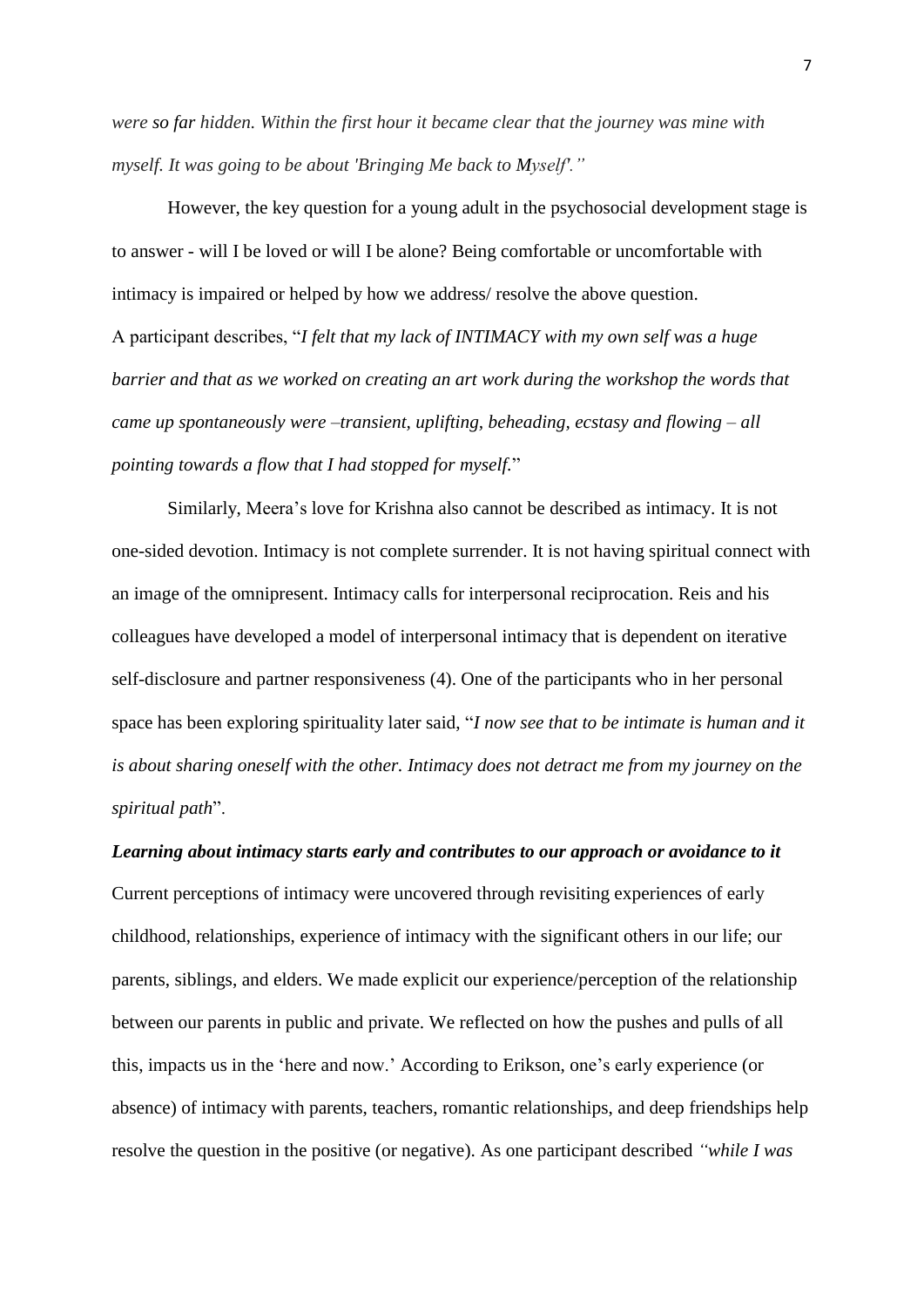*growing up, my experience with intimacy had been limited. Both my mother and father were very dedicated and loving parents but they were extremely non-physical in the demonstration* of their love. Thus I grew up in a home that was very conservative in matters of the heart and *relationships."*

Adults scalded by intimate encounters also teach their growing children to avoid intimacy. Also there is a belief that emotional intimacy has to be or will be accompanied with physical intimacy and thus most adults will warn growing children to avoid physical contact with others and in the process children both consciously and unconsciously grow to be nontrusting of others. Another participant noted, *"I also realised that to contain myself has become my habit over the years in response to the expectations from outside. While exploring my parent's relationship, I was in touch with how I do not own aspects of my mother in me and disown aspects of my father. The wholeness of womanhood seemed to have been left too long back and too far away."*

The link between the memories of display of intimacy among parents and the individual's beliefs about intimacy were uncanny. An experience during childhood that remains unexamined becomes a blind belief. The exploration helped the participants to examine and question their assumptions and beliefs around intimacy. The facilitators in addition to sharing insights from their lives and experiences also guided the group to healing of the inner child. One participant remembered, "*It was good to put to rest some of the voices that kept telling me that it was wrong to feel attracted; even though I know cognitively that it is not wrong."*

In addition we got in touch with and enacted three incidents from our adolescent years around sexuality and intimacy. For many of us there was shame attached to growing up. We were told to hide signs in our physical body of becoming adults. Any discussion or celebration of it was secretive and when found out lead to censorship.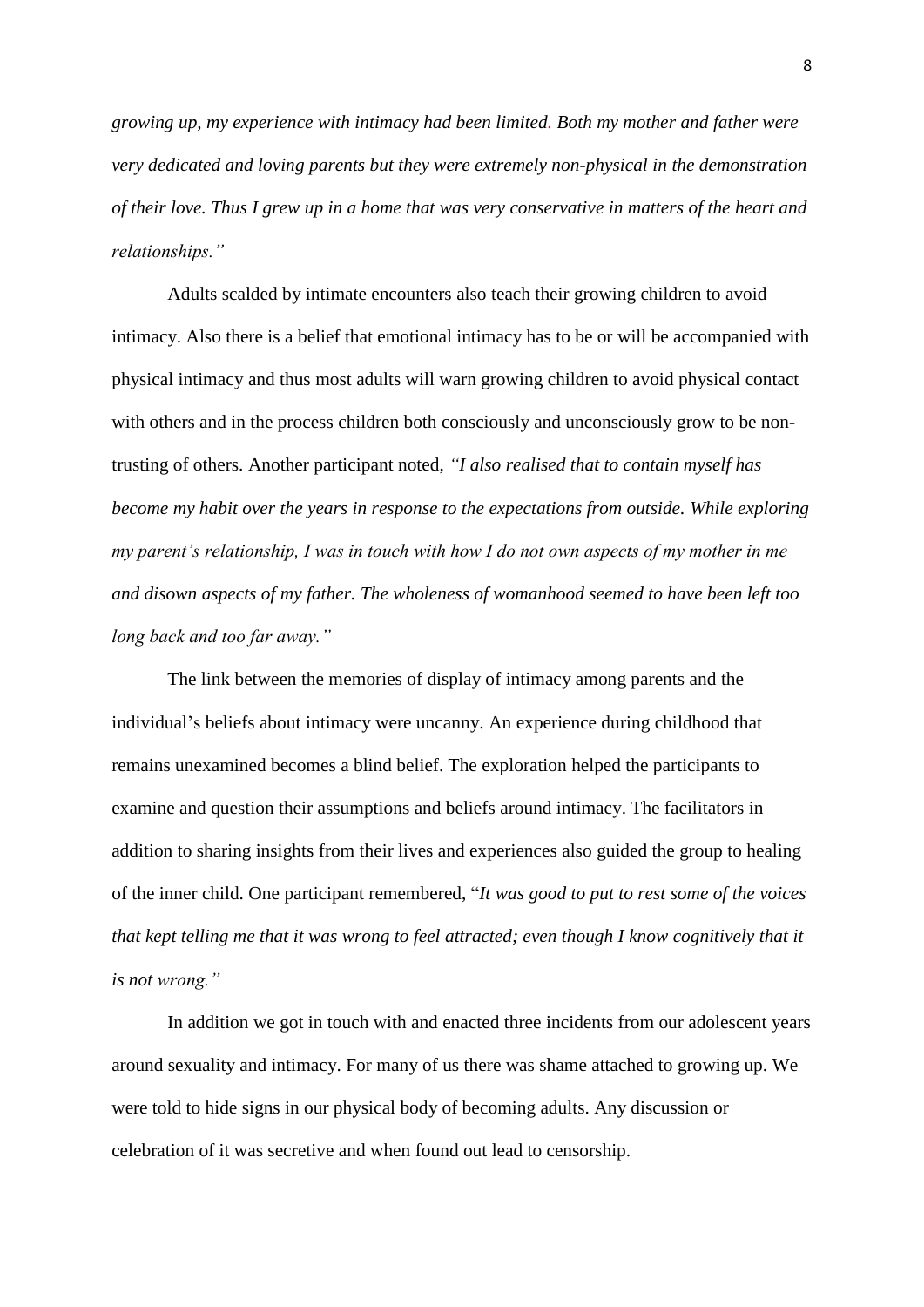One of the reasons why intimacy is seen as the forbidden fruit is because it is often thought to be akin to sexual intimacy. Unlike sexual intimacy which is physical, emotional intimacy is psychological. It is possible that sexual intimacy follows emotional intimacy but not necessarily. Being sexually intimate need not be accompanied with or be a result of emotional intimacy. Interpersonal intimacy is mutual experience of closeness and comfort with each other. Interpersonal intimacy may lead to want physical contact which may not always be sexual. One participant said, *"It opened up my understanding of intimacy, physical intimacy in particular. I shed inhibition in talking about it and exploring it further. The reflections I received … have made me less judgmental of myself*."

Watching the documentary *Venus Uncovered* through the lens of intimacy gave room and food for thought and reflection; of how the sacred and divine element of sensuality and sexuality has over time tended to be viewed through the lens of profanity. One significant insight that the group got in touch with after watching the film was to look at *desire as our ally and not as our undoing.*

Our fear for intimacy may also be traced to the fact that intimacy involves putting our guards down. As humans we are keyed to avoid pain. Any painful/negative experience takes up more cognitive space in our minds. We thus tend to focus more on the downsides of intimacy than the upsides. Downsides of being open and allowing closeness (being intimate) is making oneself vulnerable - what if the other hurts, what if the other judges negatively, what if the other takes advantage, what if the other rejects, what if we become dependent on the other. Upsides of intimacy include having the opportunity to enhance the feeling of being alive, becoming aware of the ability to care unselfishly for the other, to experience tenderness in oneself, to be able to relax at a deeper level because there is another who is interested in you, to be able to fulfil a deeply embedded need to be seen by another and accepted unconditionally.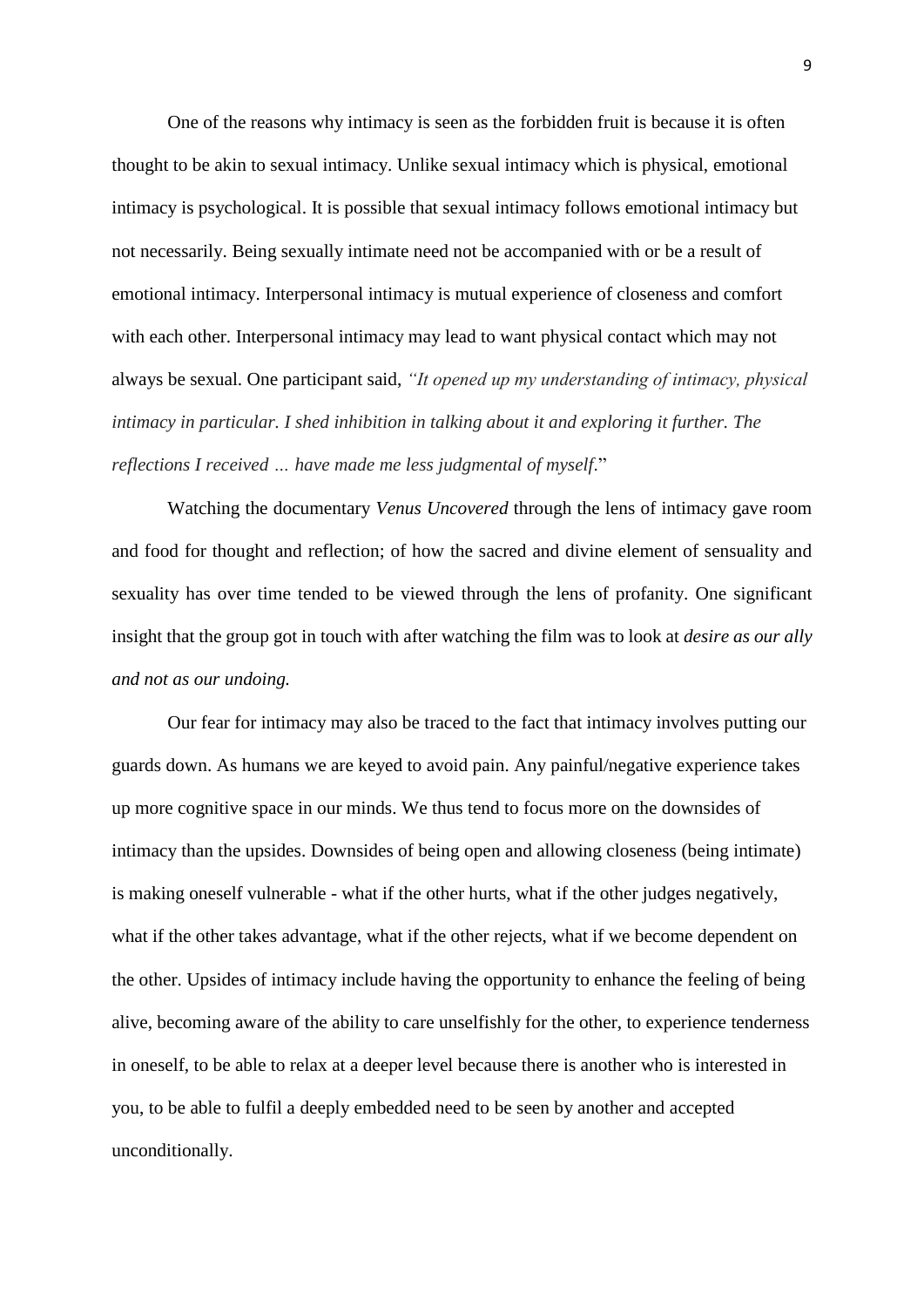Explorations in the lab revealed the irrationality of the fear as one participant said, "*During this exploration I realised that I was dwelling only on the aspect of disappointment and rejection vis-a-vis my sibling and therefore experiencing loss of intimacy…*" There is a yin and yang of intimacy - allowing "someone in" is making one open to violation and/or making one open to being held fully by another. One participant wrote, *"I also discovered that we can 'make desire our ally and not our undoing' and in that intimacy as a 'sumptuous togetherness' can be absolutely delightful – something I crave for too, however, whether I would make that my strength or my undoing was in my hands and I chose to rise, not fall, in my search of more love, more intimacy and more passion."*

As part of growing up we have many joyous experiences of intimacy and a few painful instances as well. However, quite often it is the painful instances that we remember most and we create mechanisms to save ourselves from the possible consequences. And in this attempt we make ourselves closed to the possibility of the positive aspects of intimacy. In effect we throw the "baby with the bathwater". *"By withholding my emotions I had completely missed out on seeing myself as a perpetrator. The revelation was potent with possibilities of how and what I could do to change things".*

The fear and discomfort with intimacy (of significant adults in our lives), society's debasing of intimacy (example, *Venus Uncovered*), our own experiences held back from teenage years lead to residual unexamined feelings which play out in our expression in our relationships. The exercises in the metalab helped uncover our own and also made us become aware of the similarity of residues held by others and collectively cognize the need to let go of some of the residues. One participant strikingly puts it -*"In my early childhood I sensed equality in relationships, respect and dignity between men and women at home between my great grandparents, grandparents and my parents. Whereas I picked up inequality and disrespect between genders in the surroundings outside of home. As a result of an over*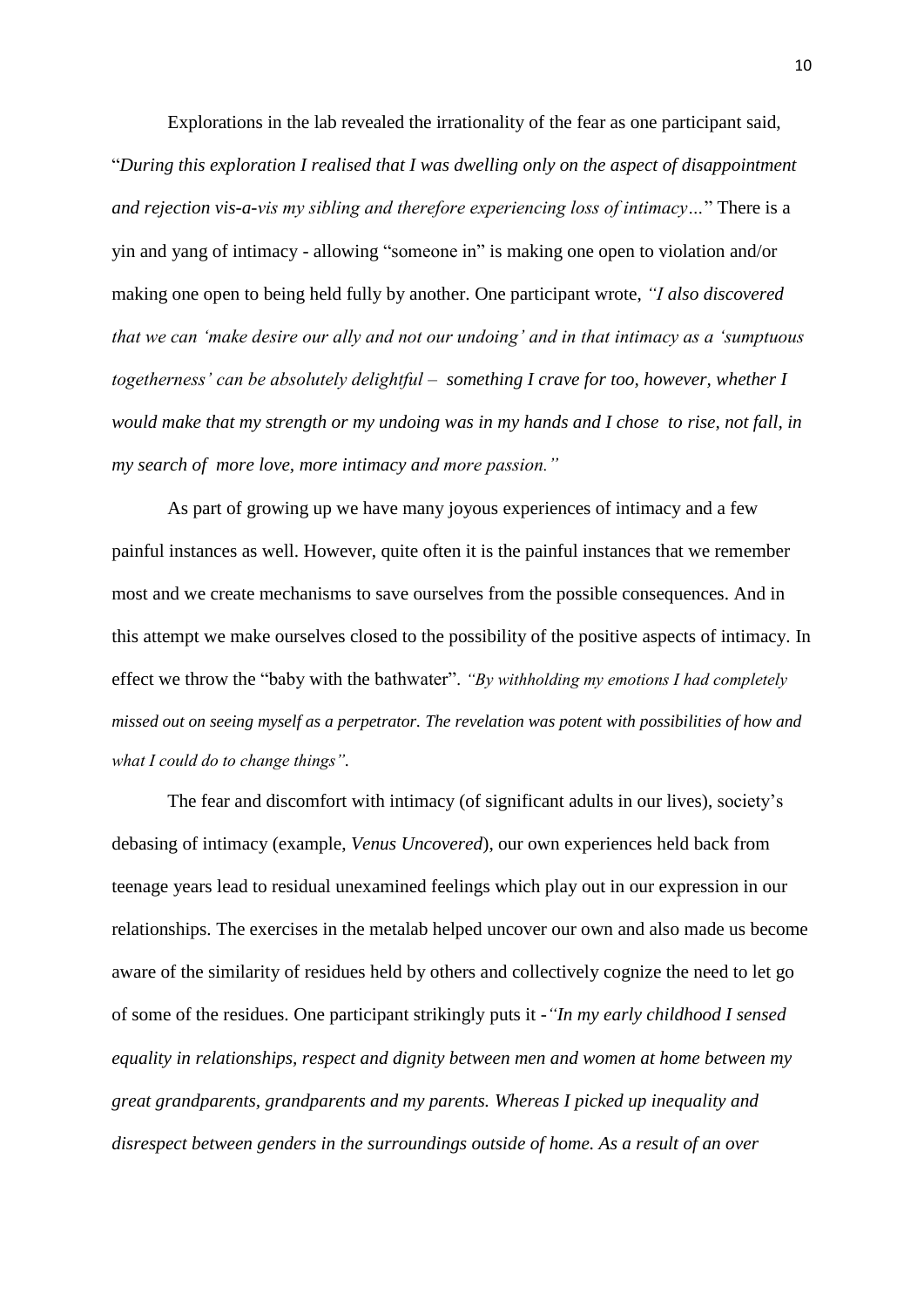*protective and an over normative ambience, even though women were respected and girls were precious, women's sexuality was hidden, held in shame."*

We also explored the universes of pathos of intimacy - loss, rejection, betrayal and violation. Through the discussion the group got in touch with dissipation of energy and vitality as they engaged with these universes. This helped the group look at the two sides of any phenomenon. We reflected on the truth that there are no guarantees in life and just because one makes an investment or takes a risk it will pay off is a false tenet to hold on to. "*The understanding of the intimacy-pathos, the push and pull, relooking at the early experiences that shaped this dynamics was amazing, exciting and awe-inspiring*".

The revisiting of the negatives also brought starkly to light for us that we had all experienced highs and lows of intimacy. The negative was so powerful that it dampened the energy of the group for the whole evening despite the joy the group had felt in the previous two and a half days. We transitioned to discussing the power of the negative and to sift through its overpowering nature and consciously focus on the positives of intimacy. It also helped us to get in touch with the resilience of human beings. *"Intimacy is no longer a bad word, it encapsulates life in its myriad hues and the bounties that being fearless can bring. As I 'Unselfed the Self' the adventure expanded and the more I touched base with my angst, my immense loneliness and my need for more love, I also got in touch with my own resilience – a trait that was part of me but had never been acknowledged".* 

## **The yo-yo of emotions while being intimate; Is it worth it?**

*One participant shared, "I vicariously experienced the highs and lows of intimacy that my friends went through. Their experiences also scared me off intimacy; I believed I was better of being a quiet rational person. The belief I carry about myself is that I can be caring, nurturing, loving but not really intimate".*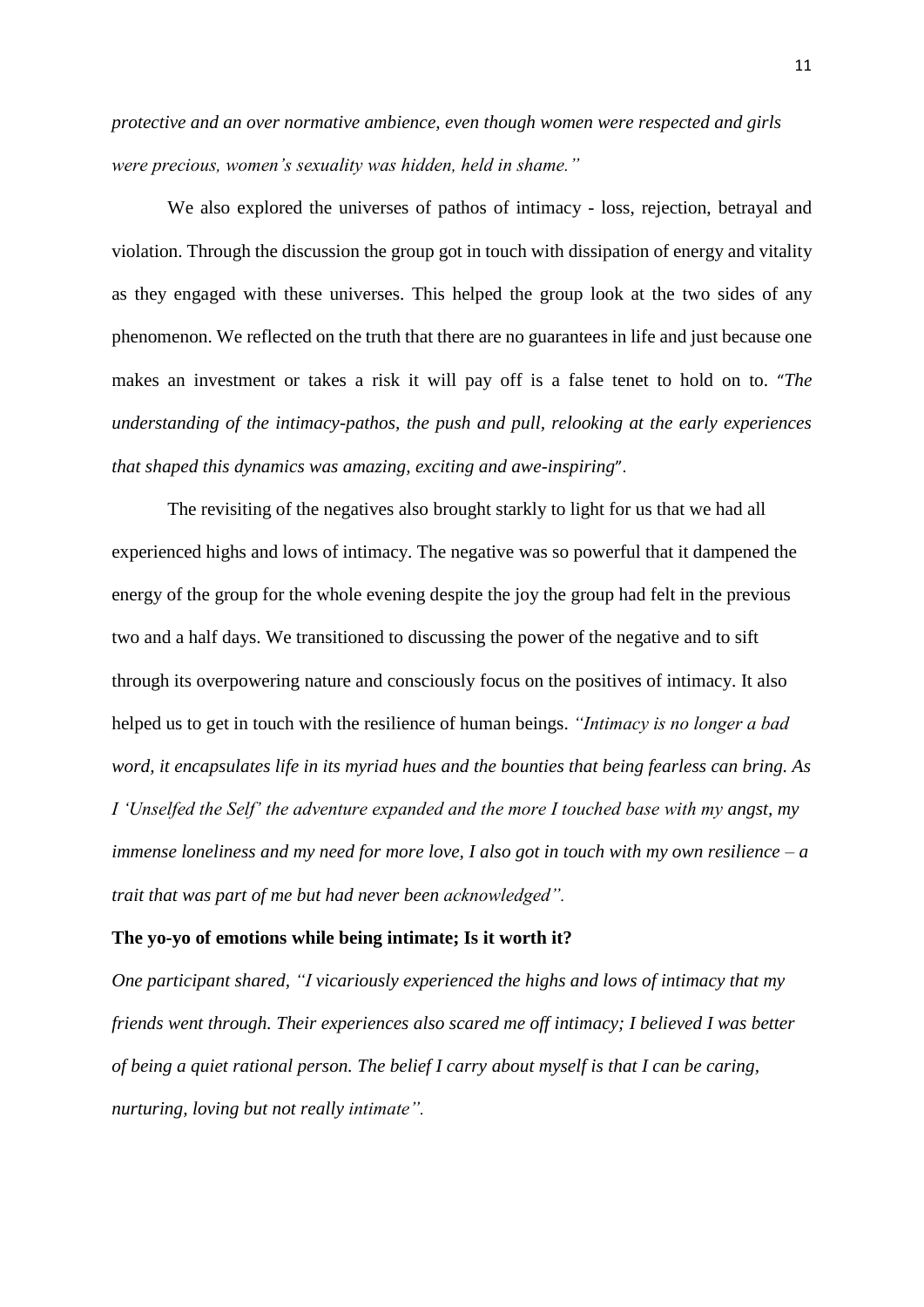Intimacy is accompanied with a rich palette of emotions. Emotional intimacy requires openness, trust and emotional maturity. The lack of emotional maturity comes in the way of building intimacy. Many adults are emotionally unaware, that is they are unable to feel what they feel in real time. They are either gripped by the emotion and feel stupid because of how the emotion got expressed (outbursts), or are gripped with thoughts about the emotion thus not responding to the situation but to the story of the situation that they have built in their mind. Emotional maturity means acceptance of my or others' emotions without trying to hide it, displace it, ignore it, or control it. It means allowing oneself to fully feel the feeling. Emotional maturity is expressing ones emotions such that it helps to maximize the relationship and responding to others' emotions without discounting self and/or the other. Emotions may seem scary, may sometimes make us look stupid but could we live a life in our head and with our thoughts only? Learning to feel emotions and making a choice to express them maybe a better choice than what we may have unconsciously internalized about emotions. The metalab helped each participant inhabit and work with the personal internal emotional world accompanied by intimacy.

"*Notebook*" a Hollywood movie that we watched together during the lab had several interpretations. The fact that the mother in the movie finally relents and shares the letters that the daughter's lover had written each day to her daughter; the fact that at the end it is the expression of one's desire which opens up the possibility of understanding; the revelation that status or security are fine but what does it take to live a life of fulfilment, was something the participants reflected upon.

One participant mentioned, "*Looking at life with a romanticized vision had allowed me to be hopeful but I had still refrained from the actual romance. I realized if a delusional romance could bring optimism and hope, imagine what a real truly passionate engagement and*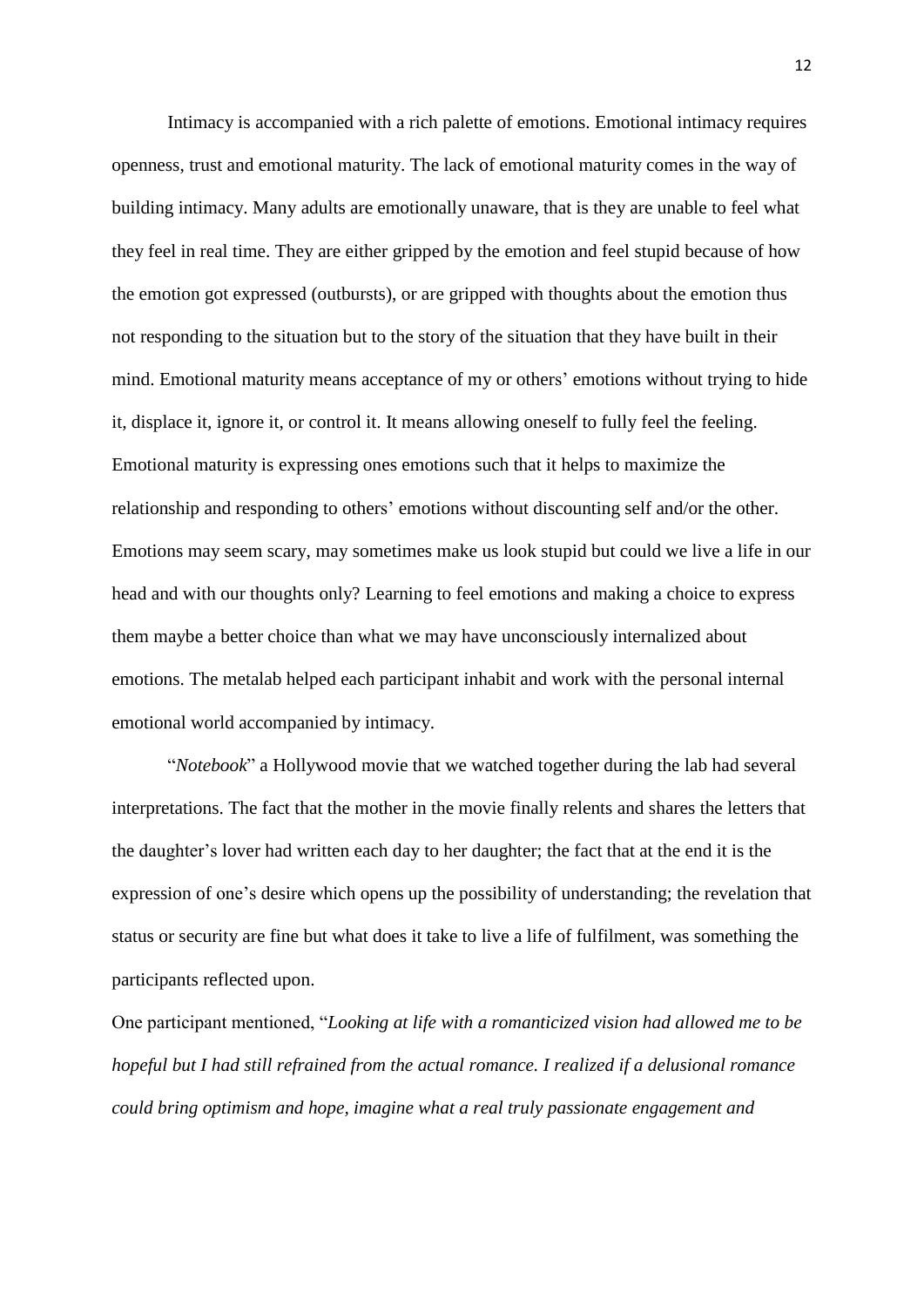*romance with life could unfold. The possibilities were tremendous, the openings plenty, paths diverse".*

Another wrote, "*I gnaw a lot less at myself for expressing sensitivity, sensuality and sexuality. As soon as I acknowledged and owned up the underlying intent, I breathed so much easier and my experience of intimacy became joyous.*"

## **Intimacy is expressed in multiple ways**

We explored the different universes of intimacy and love - parent, friend, spouse, mentor and lover. Through tuning into what it is to experience intimacy and love in each universe and sharing our personal location in our life the many shades of intimacy were explored and experienced. Through this exploration we were able to feel into the meanings given and discover the layers, the knots and the pressure points which colour and influence our experience of intimacy. The twin realization that intimacy is experienced in various universes and it finds its expression in verbal and non verbal ways was meaningful in taking the understanding of intimacy to a deeper level-

*"It was so wonderful exploring these 5 universes (Mentor, Friend, Parent, Spouse, Lover), This made me look at intimacy through a different filter. Looking at the intimate relations with mentor, friend and parent was new. And as we explored this it was wonderful to see how intimacy gets translated/ expressed in various ways."*

The discussion on stages of intimacy included - I like you ("*Sarputa*"); I feel safe with you ("*Samipta*"); I want something that you have ("*Salokta*"); I in you and you in me are inseparable ("*Sayujyata*"). Interpersonal relationships deepen with emotional intimacy and can be expressed with verbal and non-verbal communication. It develops through conversations and spending time with each other. The time spent talking and slowly leading to disclosure of the deepest self which in turn triggers a similar response from the other builds intimacy.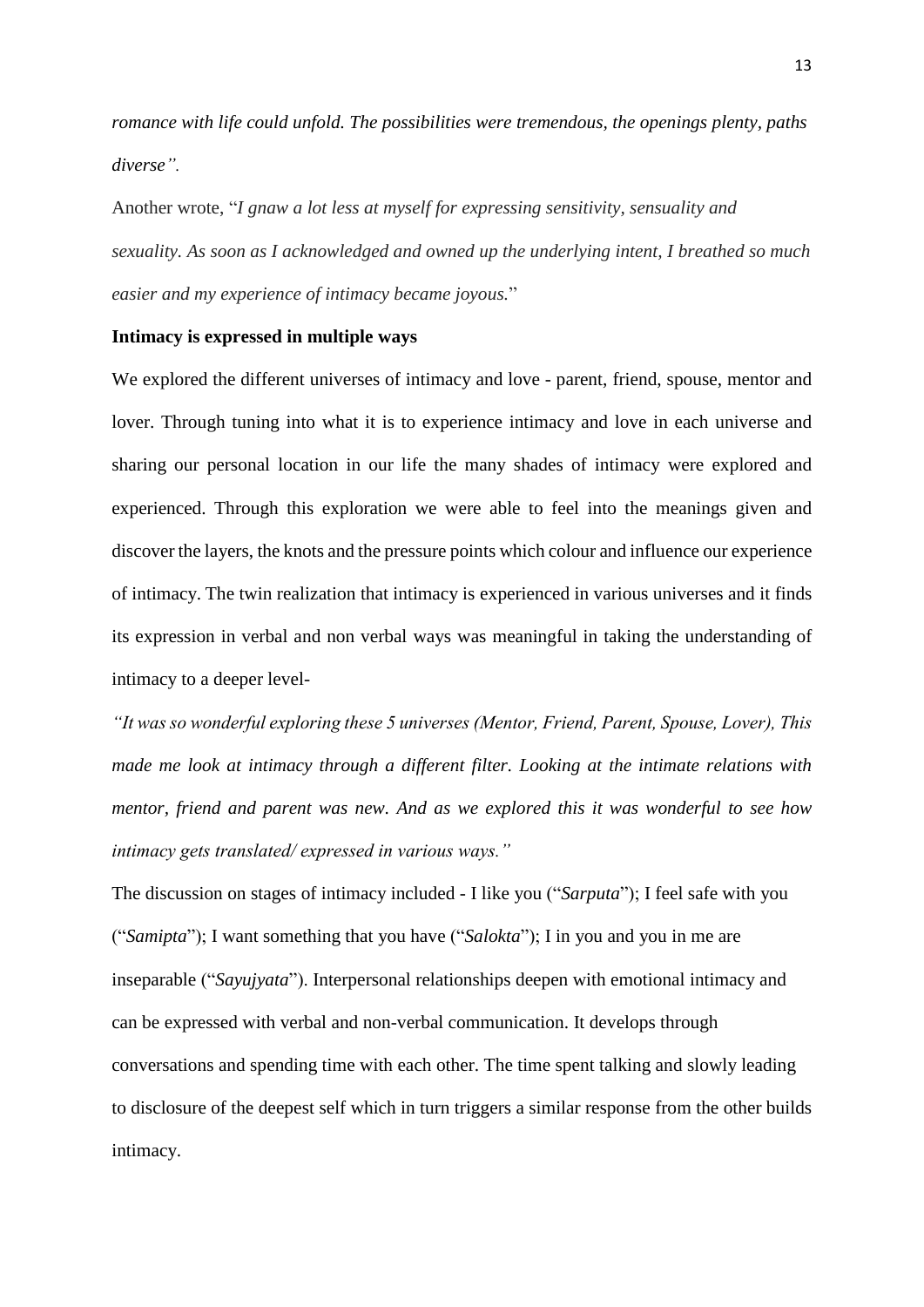Sharing oneself authentically with another allows emotional intimacy to develop. The intensity of emotional intimacy is not constant over time and relationships. In the beginning of an intimate relationship there is trepidation but over repeated encounters the feelings of anxiety diminish as the positives of intimacy start to be experienced. The choice of words, the congruent expression of feelings in the moment builds trust and deeper intimacy. The group experienced this in their engagement with each other and the free flow that gradually emerged over informal sessions.

To aid deeper exploration at the subconscious level how each one of us held intimacy we were invited to express intimacy through drawings and symbols. The symbolic work, the sharing that followed and reflections opened up more possibilities to engage with our beliefs and led us to untouched and unexplored facets within ourselves.

*"My artwork revealed my deeply held need to relook at my definitiveness and the sense of security it gives me, to explore the nebulous world of vulnerabilities. Somehow I feel ready to engage with it and that is energising!"*

Joseph Campbell, had emphasized, "mythological images are the images by which consciousness is put in touch with the unconsciousness" (5). Exploring intimacy through the filters of Indian mythology was an interesting and innovative element of the design. Through three stories from Rigveda and Mahabharata; Arjuna and Ulupi, Agastaya and Lopamudra, and Yama and Yami, we explored more subtleties in intimate relations and the complexity that exists. The fact that these three stories are layered allowed for intense discussions and multiple and differing perspectives. Questioning of norms by the protagonists in the myths led to further questions about the norm of appropriateness in intimacy. The engagement with the symbolic in the form of drawings, symbols, stories lead to moments of deep reflectivity, and deep dive into the truths we hold for ourselves, and the norms which needed to be re examined.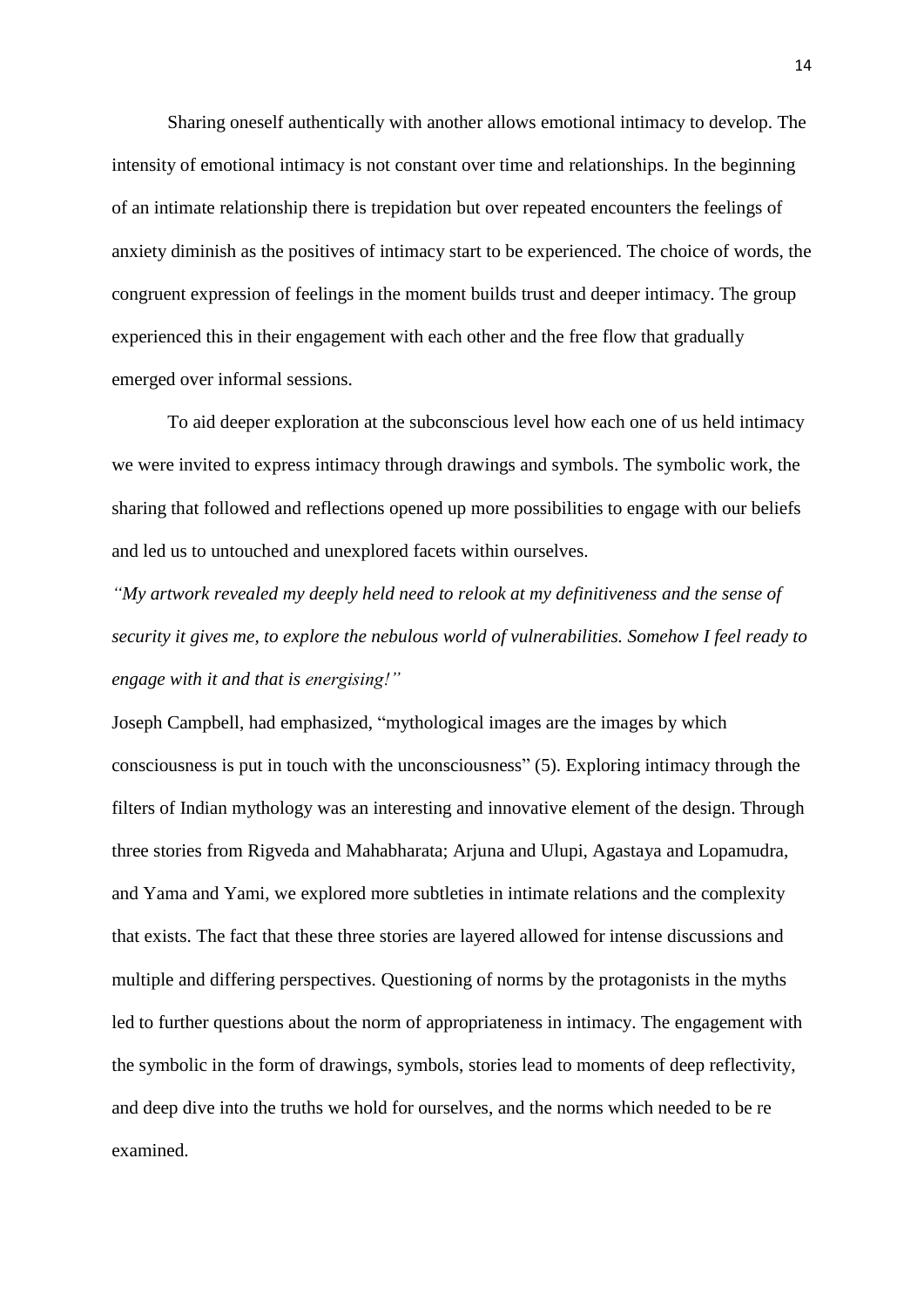Another innovative element of exploration was the experience of the *Shringara rasa* through a performance by one of the participants (on the request of the facilitators). Emotions are called *Rasa* in Sanskrit which means essence, nectar or flavour; something that has to be savoured, enjoyed and which touches a chord deep within. The *Navarasa* are intrinsic to Indian Art forms be it music, dance, poetry, theatre or sculpture "and were (and are) the strength of character of Indian aesthetics ever since they were symbolized in the Natyasastra (written sometime in 200 BC-300 AD)". (6)

The performance was through the finely nuanced story telling tradition of *Mohiniattam.* Through the *nayika's* tale of pining and yearning to be one with her beloved and experiencing the pain of unfulfilled desire we touched and embraced the Mohini, the enchantress within us. The actual experiencing of *Shringara rasa* which is love/beauty in all its expansiveness was stirring. It helped participants be in touch with transformative/ healing power of the emotion and possibilities thus held in deep intimacy.

A participant wrote a couplet stirred by the performance

## *Magical Mohini*

*You beckon, you invite, you inspire, you stir To touch and live out my unique and ordinary story When with you feel a resonance, a connect inexplicable A kinship, a bond indefinable*

*Play on in my life!*

Intimacy is also accompanied with the experience of sensuality - which is the way in which we are intimate with our own feeling selves. Sensuality is not to be confused with sexuality. "Sensuality is the moment to moment relish of who we are and our willingness to show ourselves to this world" (definition shared by Minaxi who did not know the source). Intimacy arouses sensuality in self which in turn arouses sensuality for the other. Two sensual persons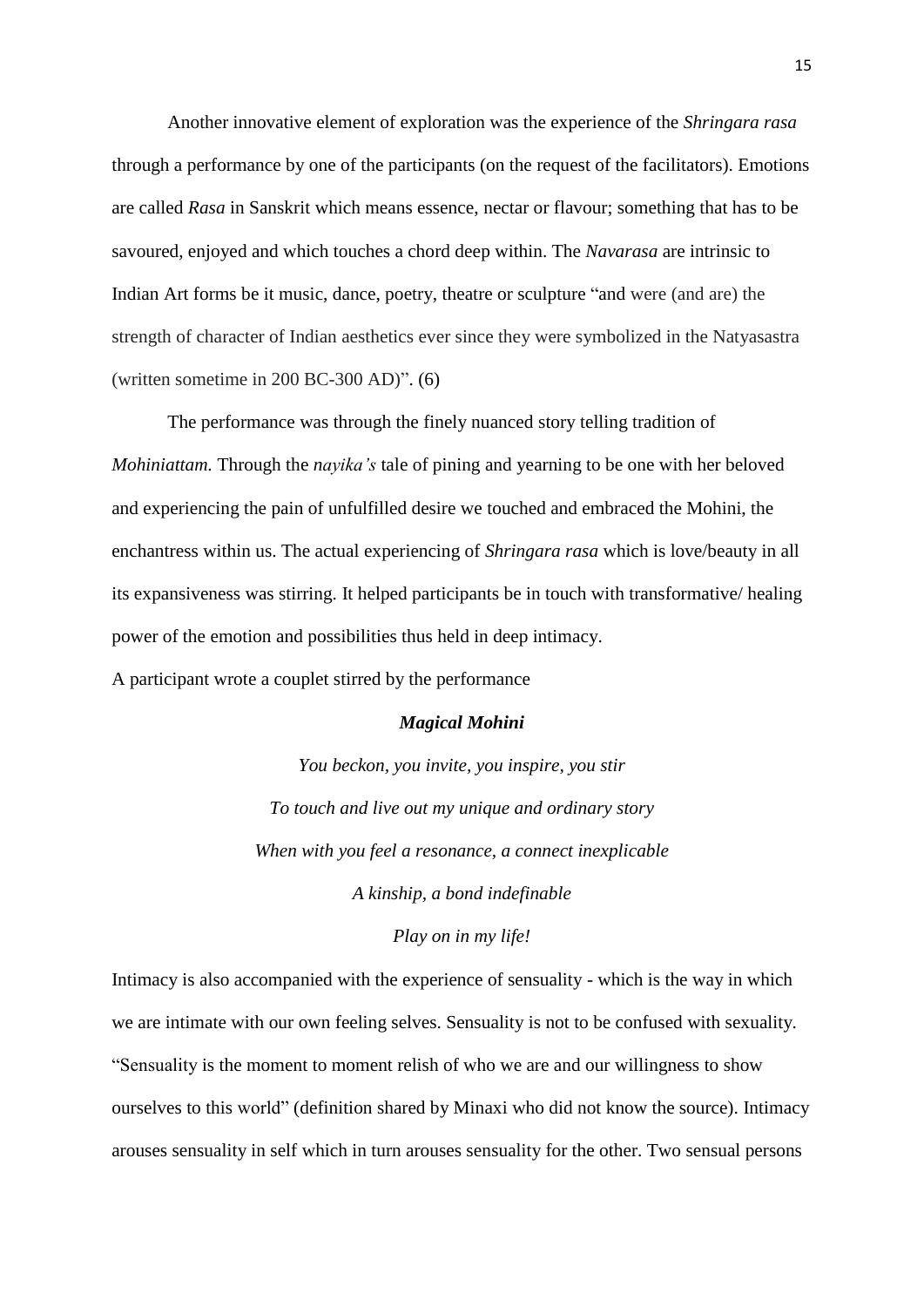create magic by being authentic and alive. The group explored the universe of sensuality through a delightful exercise which required each participant to feel into this universe through any medium they chose and share what and how they experienced sensuality. One such expression was -



*The emergence of wholeness and joyfulness in the experience of intimacy*

Erwin Raphael McManus in his book *Soul Cravings*, writes, "we are most alive when we find it (intimacy and love), most devastated when we lose it, most empty when we give up on it, most inhuman when we betray it, and most passionate when we pursue it." (7). One of the themes that emerged was what the experience of intimacy does to the human being. The experience of intimacy helps retrieve our wholeness and joyfulness which in turn leads to appreciation of the beauty around us. It puts us in touch with some larger, deeper, richer whole which goes beyond our limitations or limitedness and brings in new perspectives. It is to have a sense of something beyond, something more. As one participant put it, "*throughout the span of the metalab, I was in touch with the elements of mystery and sacred ingrained in intimacy."*

In addition to being taught and cajoled and warned against intimacy directly and indirectly in our early years we are lead to believe that intimacy is something that just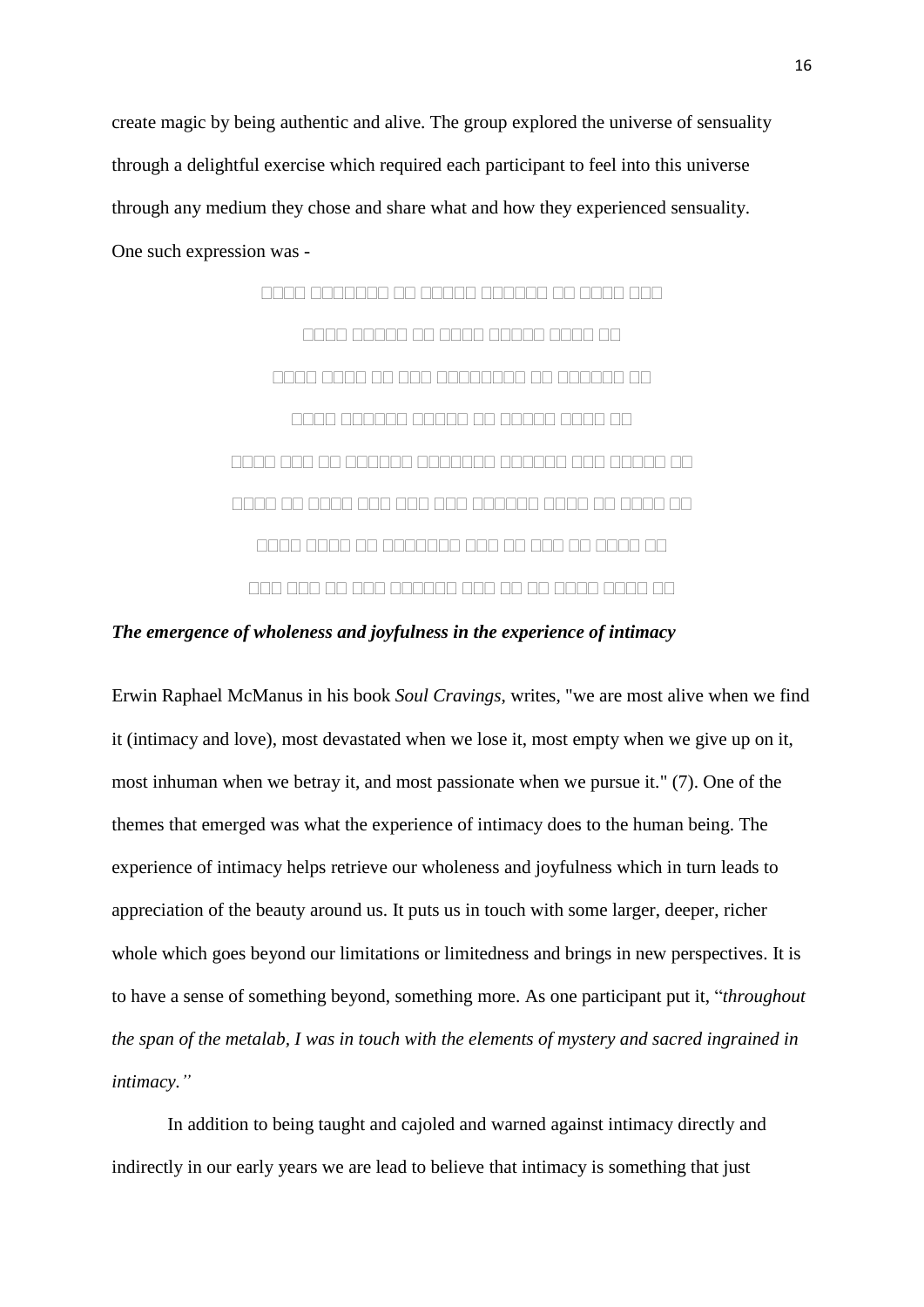happens to us. Just like we are erroneously told to believe that love cannot be found, love has to find us, we possibly falsely assume that intimacy cannot be sought or built over time it has to simply happen. The possibility of intimacy growing as one invests in oneself and the other became apparent as the lab progressed and the participants reflected on it. One participant eloquently stated*, "as the days of the Metalab progressed, I slowly moved to what I hoped to receive from others. It also made visible what I bring to a relationship. I expect authenticity from another like I bring it to them. It can be overwhelming and an uneasy process for another. I just needed to recognize that!"* Another wrote*, "the distance and the distinction between 'I need' that comes from self belief and affirmation vs 'I am needy' seemed to be filling up as I owned up my need to myself."*

In process labs one has often noticed when the group becomes open, feels safe, and accepting, and able to express emotions without drama and learn to be empathetic to others emotional intimacy develops in the group. The metalab provided the opportunity to explore the same through conscious exploration with awareness. *"The sharing of our sense of wonder and the slow peeling of deeply buried layers of deadness..."* and showed in the resolve participants had even three months later, *"I wish and hope to continue … the enormous gift of Faith that I received from the Metalab".*

The Ubuntu tribe of Africa have a greeting which is an invocation spoken in two parts. One part is *Sikhona*, which means "I am here to be seen"; and the other part is *Sawubona*, which means "I see you."(8). Intimacy is about seeing and understanding a person as the person is in all her/his complexity and not holding a simplified, static image of them. It is about respecting the others' dynamism. The group lived out a precious space of intimacy during the metalab in 'willing to be seen and seeing the other'! The co-anchors of the metalab, Minaxi Mathur and Ashutosh Bhupatkar, summed the metalab in the following verse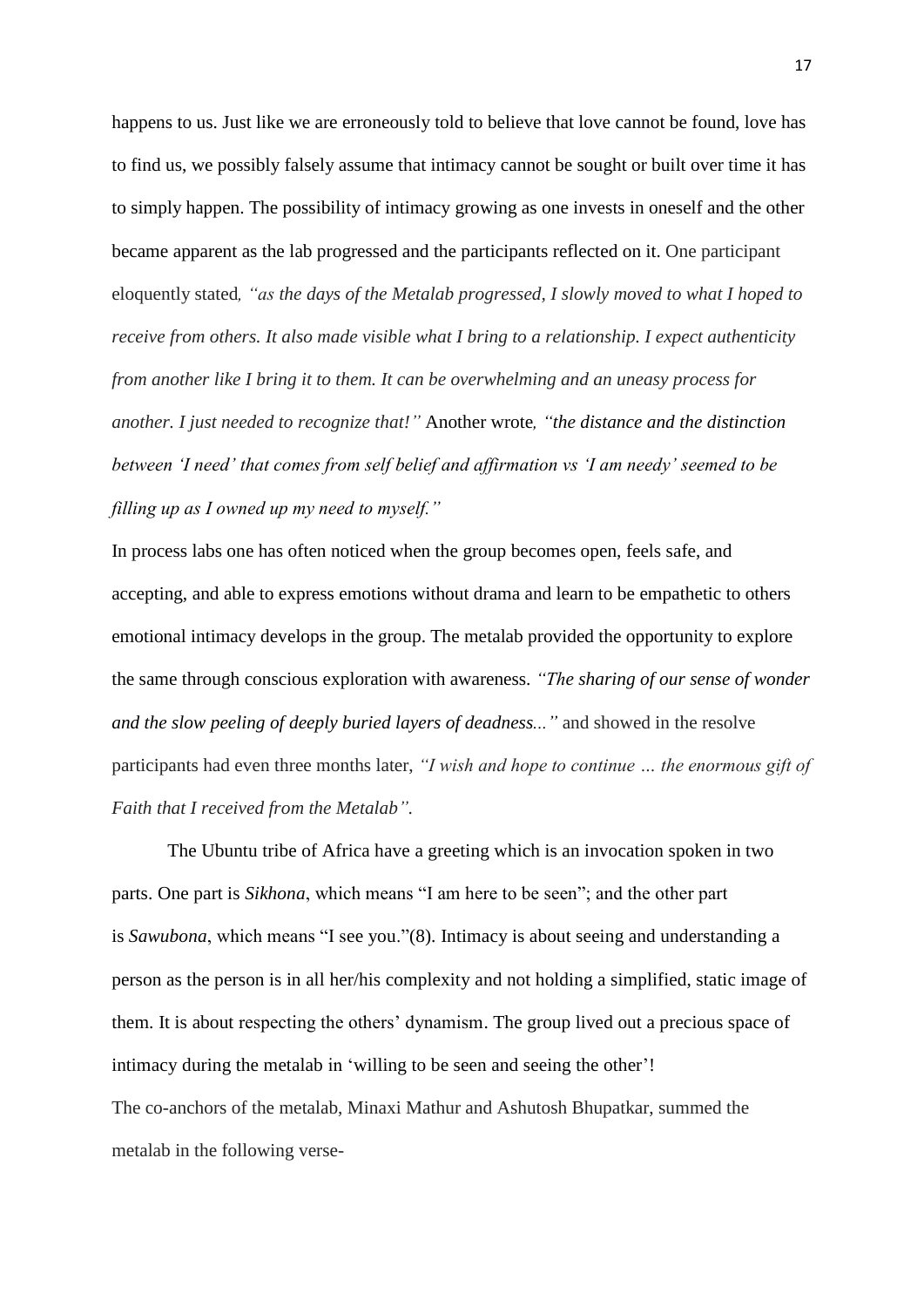*Moving closer to ourselves and each other Fears faced inhibitions fell Touched the deep sense of it all Song broke out with a spring in the step Hope in the eyes, arms in arms Slowly the fragrance filled the air.*

Minaxi in her sensual, expansive, and fully feeling being, and Ashutosh in his witty, poetic, cognitive and reserved ways, and both with their raw and alive selves complimented each other beautifully as faciltators. The differences of the facilitators helped show that there is no one way of being and doing and working with deep difficult and sensitive themes such as intimacy.

## **Conclusion**

As process workers it is meaningful and enriching to have engaged with intimacy at the personal level. It enables co-creating spaces where mutual trust, understanding and acceptance are deeply experienced. Additionally it allows greater insight and ease of facilitating those struggling with intimacy in a group. Exploration of self during process work is furthered with interventions made at the group level and many times there may be covert unconscious stuckness because of intimacy felt but repelled by some members of the group or because of pushes/pulls felt for wanting to be close to somebody and/or shame felt because of the need for intimacy. We believe that when process workers themselves engage deeply with intimacy they would be able to offer more of their raw, alive selves, their humanness and be more nimble in helping the group work with it in enriching ways. Also at a meta level when a group of people work together on difficult but very basic human issues it changes something at the collective unconscious level. Lifting the misconceptions, myths, taboo and shame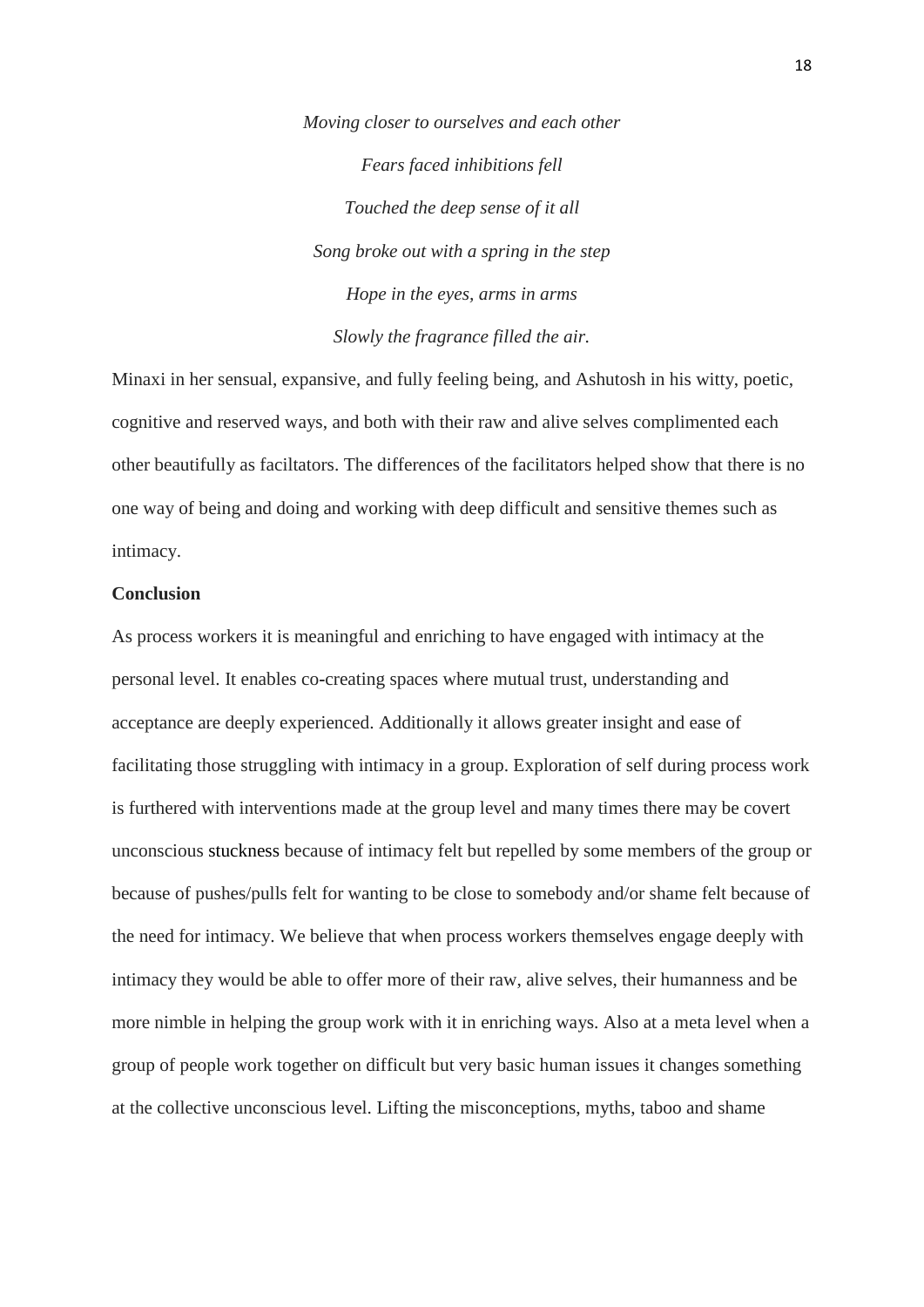around intimacy, we hope, will make human beings free to express and liberate themselves and experience, *"intimacy as sumptuous togetherness…".*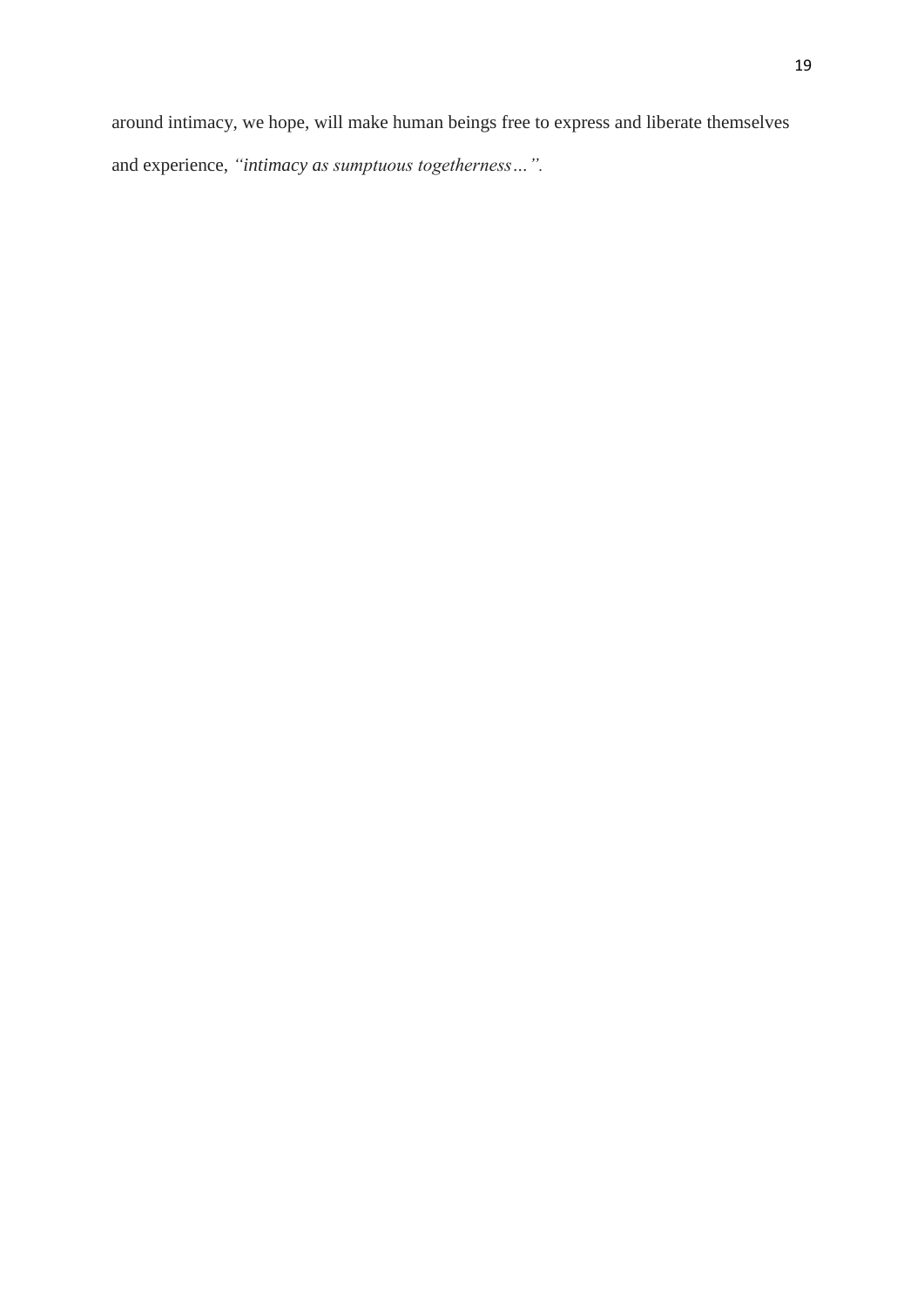## NOTES

Work that was created by the participants during the lab and reflection written by participants three months after the lab has been used to substantiate the themes with the permission of the participants.